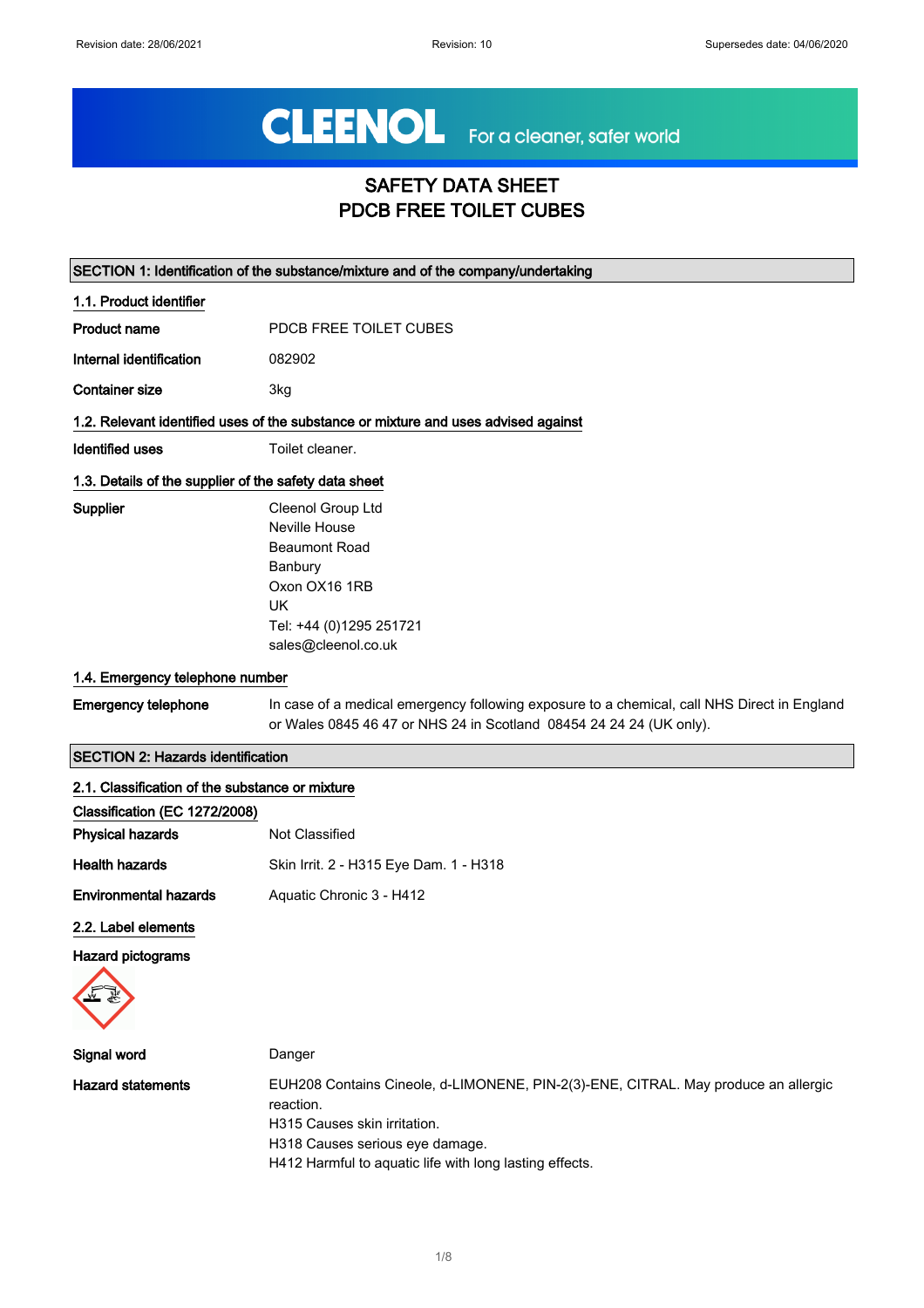| <b>Precautionary statements</b>           | P273 Avoid release to the environment.<br>P280 Wear protective gloves/ protective clothing/ eye protection/ face protection.<br>P302+P352 IF ON SKIN: Wash with plenty of water.<br>P305+P351+P338 IF IN EYES: Rinse cautiously with water for several minutes. Remove<br>contact lenses, if present and easy to do. Continue rinsing.<br>P332+P313 If skin irritation occurs: Get medical advice/ attention.<br>P362+P364 Take off contaminated clothing and wash it before reuse. |
|-------------------------------------------|-------------------------------------------------------------------------------------------------------------------------------------------------------------------------------------------------------------------------------------------------------------------------------------------------------------------------------------------------------------------------------------------------------------------------------------------------------------------------------------|
| Contains                                  | SODIUM DODECYL BENZENE SULPHONATE                                                                                                                                                                                                                                                                                                                                                                                                                                                   |
| Detergent labelling                       | Contains d-LIMONENE, CITRAL                                                                                                                                                                                                                                                                                                                                                                                                                                                         |
| Supplementary precautionary<br>statements | P264 Wash contaminated skin thoroughly after handling.<br>P310 Immediately call a POISON CENTER/ doctor.<br>P321 Specific treatment (see medical advice on this label).<br>P501 Dispose of contents/ container in accordance with national regulations.                                                                                                                                                                                                                             |

#### 2.3. Other hazards

| <b>SECTION 3: Composition/information on ingredients</b> |
|----------------------------------------------------------|
|----------------------------------------------------------|

## 3.2. Mixtures

| 10-30%<br>SODIUM DODECYL BENZENE SULPHONATE                                                                                                                      |                      |                                |
|------------------------------------------------------------------------------------------------------------------------------------------------------------------|----------------------|--------------------------------|
| CAS number: 68411-30-3                                                                                                                                           | EC number: 270-115-0 | REACH registration number: 01- |
|                                                                                                                                                                  |                      | 2119489428-22-XXXX             |
| Classification<br>Acute Tox. 4 - H302<br>Skin Irrit. 2 - H315<br>Eye Dam. 1 - H318<br>Aquatic Chronic 3 - H412                                                   |                      |                                |
| <b>SODIUM CARBONATE</b>                                                                                                                                          |                      | $1 - 5%$                       |
| CAS number: 497-19-8                                                                                                                                             | EC number: 207-838-8 |                                |
| Classification<br>Eye Irrit. 2 - H319                                                                                                                            |                      |                                |
| d-LIMONENE                                                                                                                                                       |                      | 1%                             |
| CAS number: 5989-27-5                                                                                                                                            | EC number: 227-813-5 |                                |
| M factor (Acute) = $1$                                                                                                                                           |                      |                                |
| Classification<br>Flam. Liq. 3 - H226<br>Skin Irrit. 2 - H315<br>Skin Sens. 1 - H317<br>Asp. Tox. 1 - H304<br>Aquatic Acute 1 - H400<br>Aquatic Chronic 3 - H412 |                      |                                |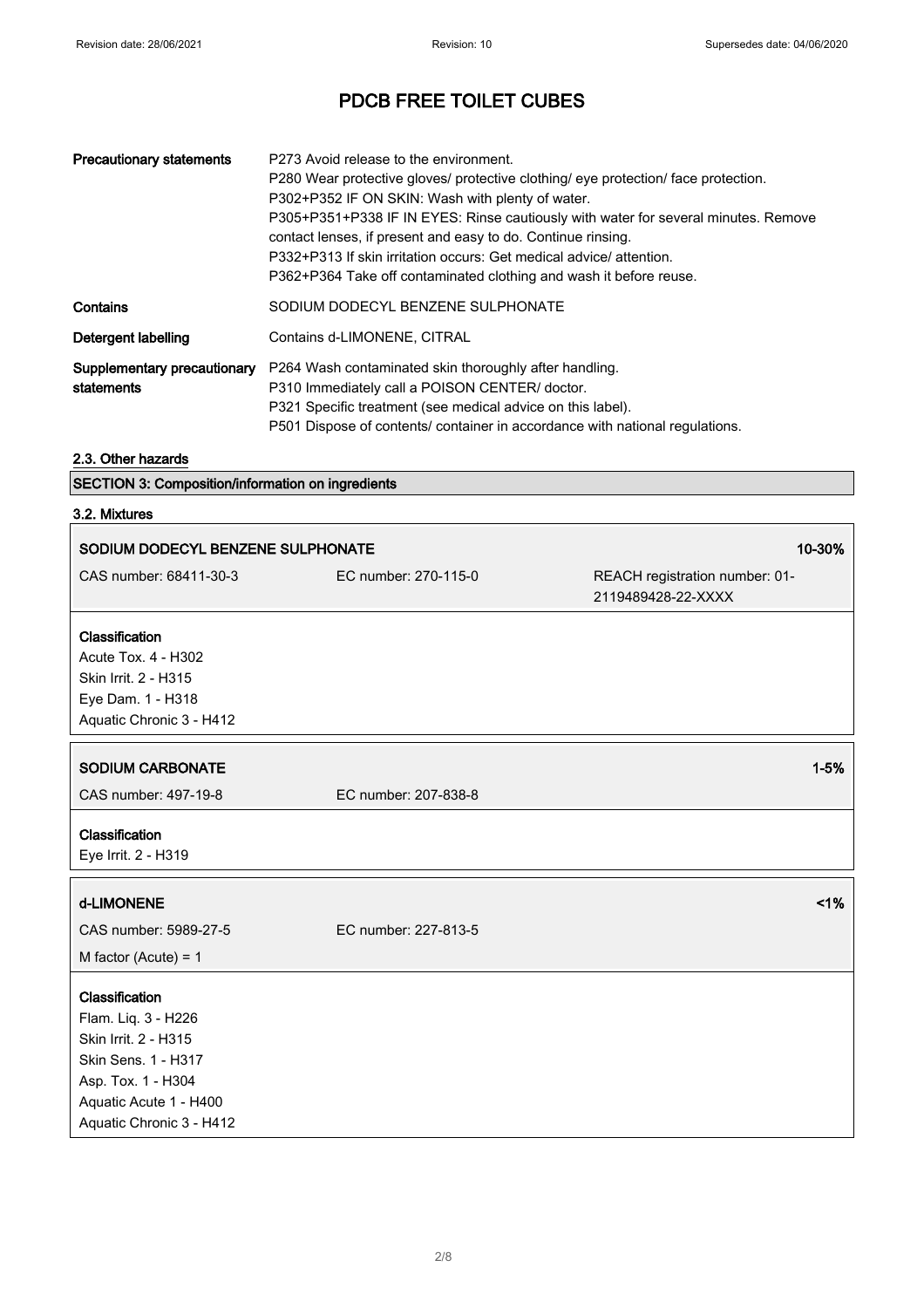| Cineole                                                                                                                                                                                  | 1%                       |
|------------------------------------------------------------------------------------------------------------------------------------------------------------------------------------------|--------------------------|
| CAS number: 470-82-6                                                                                                                                                                     |                          |
| Classification<br>Flam. Liq. 3 - H226<br>Skin Sens. 1B - H317                                                                                                                            |                          |
| <b>PIN-2(3)-ENE</b>                                                                                                                                                                      | 1%                       |
| CAS number: 80-56-8                                                                                                                                                                      | EC number: 201-291-9     |
| M factor (Acute) = $1$                                                                                                                                                                   | M factor (Chronic) = $1$ |
| Classification<br>Flam. Liq. 3 - H226<br>Acute Tox. 4 - H302<br>Skin Irrit. 2 - H315<br>Skin Sens. 1B - H317<br>Asp. Tox. 1 - H304<br>Aquatic Acute 1 - H400<br>Aquatic Chronic 1 - H410 |                          |
| <b>CITRAL</b>                                                                                                                                                                            | 1%                       |
| CAS number: 5392-40-5                                                                                                                                                                    | EC number: 226-394-6     |
| Classification<br>Skin Irrit. 2 - H315<br>Eye Irrit. 2 - H319<br>Skin Sens. 1 - H317                                                                                                     |                          |
| The full text for all hazard statements is displayed in Section 16.                                                                                                                      |                          |
| <b>SECTION 4: First aid measures</b>                                                                                                                                                     |                          |

#### 4.1. Description of first aid measures

| <b>Inhalation</b>    | Unlikely route of exposure as the product does not contain volatile substances.                                                                                                      |
|----------------------|--------------------------------------------------------------------------------------------------------------------------------------------------------------------------------------|
| Ingestion            | Rinse mouth thoroughly with water. Give a few small glasses of water or milk to drink. Do not<br>induce vomiting. Get medical attention if any discomfort continues.                 |
| Skin contact         | Wash with plenty of water. In the event of any sensitisation symptoms developing, ensure<br>further exposure is avoided. Get medical attention if irritation persists after washing. |
| Eye contact          | Rinse immediately with plenty of water. Remove any contact lenses and open eyelids wide<br>apart. Continue to rinse. Get medical attention if any discomfort continues.              |
|                      | 4.2. Most important symptoms and effects, both acute and delayed                                                                                                                     |
| <b>Inhalation</b>    | The product is not believed to present a hazard due to its physical nature.                                                                                                          |
| Ingestion            | No adverse effects known. May be harmful if swallowed.                                                                                                                               |
| Skin contact         | Causes skin irritation.                                                                                                                                                              |
| Eye contact          | Causes serious eye damage.                                                                                                                                                           |
|                      | 4.3. Indication of any immediate medical attention and special treatment needed                                                                                                      |
| Notes for the doctor | No specific recommendations.                                                                                                                                                         |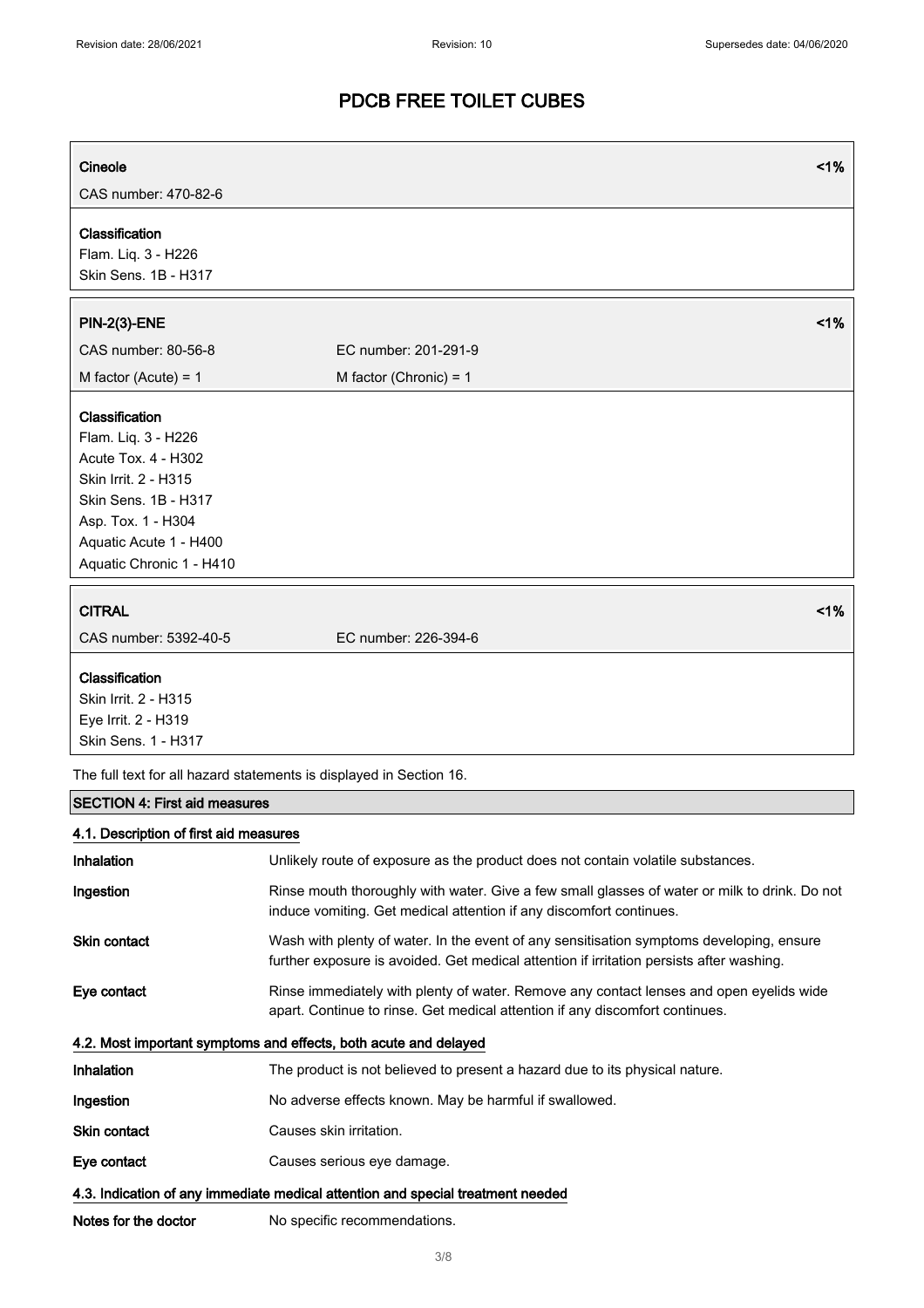| <b>Specific treatments</b>                                 | Treat symptomatically.                                                                                                                            |  |  |
|------------------------------------------------------------|---------------------------------------------------------------------------------------------------------------------------------------------------|--|--|
| <b>SECTION 5: Firefighting measures</b>                    |                                                                                                                                                   |  |  |
| 5.1. Extinguishing media                                   |                                                                                                                                                   |  |  |
| Suitable extinguishing media                               | The product is not flammable. Use fire-extinguishing media suitable for the surrounding fire.<br>Water spray, foam, dry powder or carbon dioxide. |  |  |
| Unsuitable extinguishing<br>media                          | None known.                                                                                                                                       |  |  |
| 5.2. Special hazards arising from the substance or mixture |                                                                                                                                                   |  |  |
| Specific hazards                                           | Toxic gases or vapours.                                                                                                                           |  |  |
| 5.3. Advice for firefighters                               |                                                                                                                                                   |  |  |
| Protective actions during<br>firefighting                  | Fight fire with normal precautions from a reasonable distance.                                                                                    |  |  |
| Special protective equipment<br>for firefighters           | Wear positive-pressure self-contained breathing apparatus (SCBA) and appropriate protective<br>clothing.                                          |  |  |
| <b>SECTION 6: Accidental release measures</b>              |                                                                                                                                                   |  |  |
|                                                            | 6.1. Personal precautions, protective equipment and emergency procedures                                                                          |  |  |
| <b>Personal precautions</b>                                | Avoid contact with skin and eyes. Provide adequate ventilation.                                                                                   |  |  |
| 6.2. Environmental precautions                             |                                                                                                                                                   |  |  |
| <b>Environmental precautions</b>                           | Avoid release to the environment.                                                                                                                 |  |  |
| 6.3. Methods and material for containment and cleaning up  |                                                                                                                                                   |  |  |
| Methods for cleaning up                                    | Collect spillage with a shovel and broom, or similar and reuse, if possible.                                                                      |  |  |
| 6.4. Reference to other sections                           |                                                                                                                                                   |  |  |
| Reference to other sections                                | For personal protection, see Section 8. For waste disposal, see Section 13.                                                                       |  |  |
| <b>SECTION 7: Handling and storage</b>                     |                                                                                                                                                   |  |  |
| 7.1. Precautions for safe handling                         |                                                                                                                                                   |  |  |
| Usage precautions                                          | Avoid contact with skin and eyes. Provide adequate ventilation.                                                                                   |  |  |
| Advice on general<br>occupational hygiene                  | Wash hands thoroughly after handling. Wash contaminated clothing before reuse. Do not<br>smoke in work area.                                      |  |  |
|                                                            | 7.2. Conditions for safe storage, including any incompatibilities                                                                                 |  |  |
| <b>Storage precautions</b>                                 | Keep only in the original container in a cool, well-ventilated place.                                                                             |  |  |
| Storage class                                              | Chemical storage.                                                                                                                                 |  |  |
| 7.3. Specific end use(s)                                   |                                                                                                                                                   |  |  |
| Specific end use(s)                                        | The identified uses for this product are detailed in Section 1.2.                                                                                 |  |  |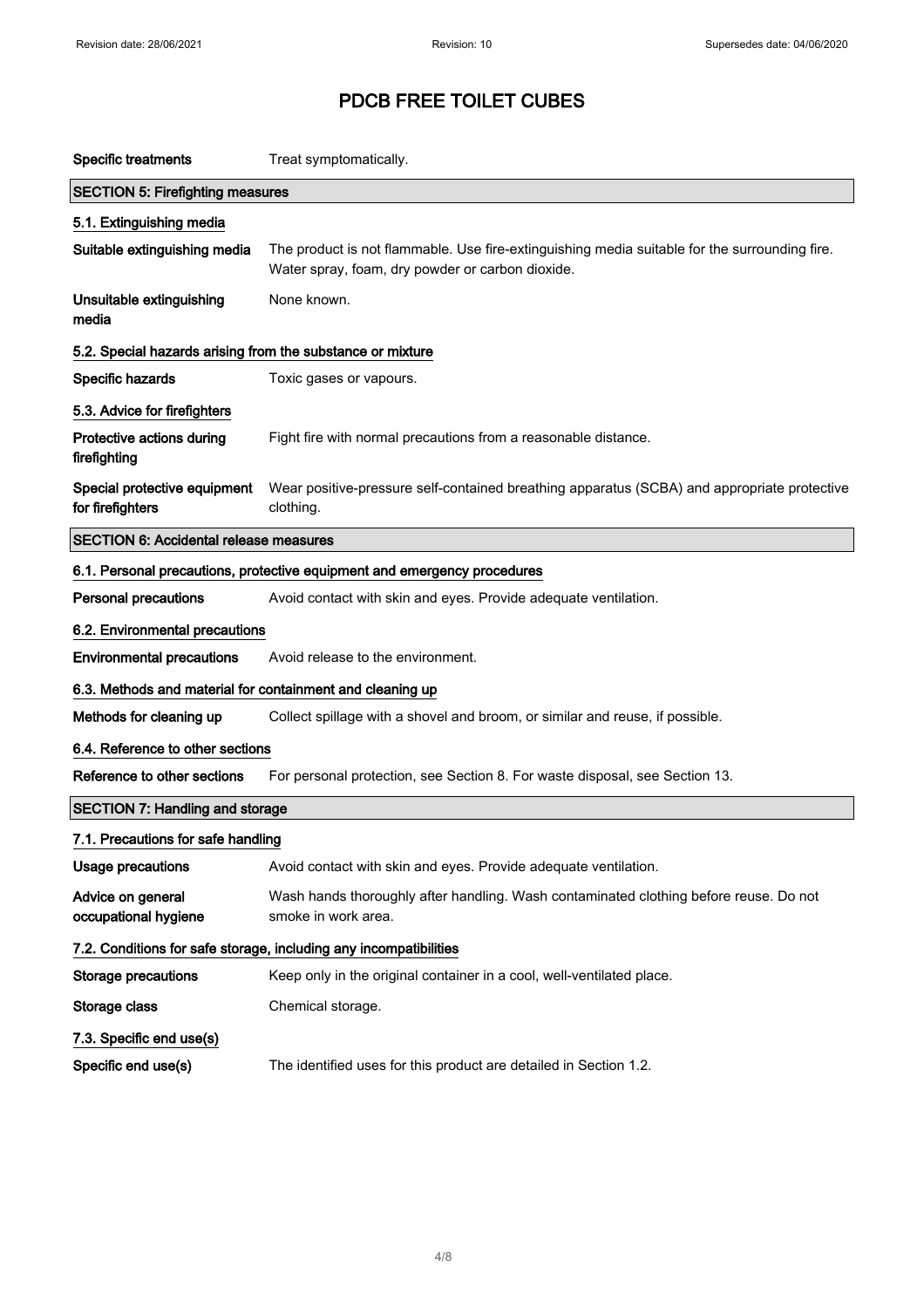| <b>SECTION 8: Exposure controls/Personal protection</b>    |                                                                                                                                                                                        |  |
|------------------------------------------------------------|----------------------------------------------------------------------------------------------------------------------------------------------------------------------------------------|--|
| 8.1. Control parameters                                    |                                                                                                                                                                                        |  |
| Ingredient comments                                        | No exposure limits known for ingredient(s).                                                                                                                                            |  |
| 8.2. Exposure controls                                     |                                                                                                                                                                                        |  |
| Protective equipment                                       |                                                                                                                                                                                        |  |
| Appropriate engineering<br>controls                        | Provide adequate ventilation.                                                                                                                                                          |  |
| Eye/face protection                                        | Wear eye protection.                                                                                                                                                                   |  |
| Hand protection                                            | Wear protective gloves made of the following material: Rubber (natural, latex). Nitrile rubber.<br>To protect hands from chemicals, gloves should comply with European Standard EN374. |  |
| Hygiene measures                                           | No specific hygiene procedures recommended but good personal hygiene practices should<br>always be observed when working with chemical products.                                       |  |
| <b>Respiratory protection</b>                              | No specific requirements are anticipated under normal conditions of use.                                                                                                               |  |
| <b>SECTION 9: Physical and chemical properties</b>         |                                                                                                                                                                                        |  |
| 9.1. Information on basic physical and chemical properties |                                                                                                                                                                                        |  |
| Appearance                                                 | Solid.                                                                                                                                                                                 |  |
| Colour                                                     | Yellow.                                                                                                                                                                                |  |
| Odour                                                      | Lemon.                                                                                                                                                                                 |  |
| рH                                                         | pH (diluted solution): $8$ ( $\geq 1\%$ )                                                                                                                                              |  |
| Flash point                                                | Not applicable.                                                                                                                                                                        |  |
| Solubility(ies)                                            | Soluble in water.                                                                                                                                                                      |  |
| <b>Viscosity</b>                                           | Not applicable.                                                                                                                                                                        |  |
| <b>Explosive properties</b>                                | Not applicable.                                                                                                                                                                        |  |
| <b>Oxidising properties</b>                                | Does not meet the criteria for classification as oxidising.                                                                                                                            |  |
| 9.2. Other information                                     |                                                                                                                                                                                        |  |
| Other information                                          | No further information available.                                                                                                                                                      |  |
| <b>SECTION 10: Stability and reactivity</b>                |                                                                                                                                                                                        |  |
| 10.1. Reactivity                                           |                                                                                                                                                                                        |  |
| Reactivity                                                 | There are no known reactivity hazards associated with this product.                                                                                                                    |  |
| 10.2. Chemical stability                                   |                                                                                                                                                                                        |  |
| <b>Stability</b>                                           | Stable at normal ambient temperatures and when used as recommended.                                                                                                                    |  |
| 10.3. Possibility of hazardous reactions                   |                                                                                                                                                                                        |  |
| Possibility of hazardous<br>reactions                      | Under normal conditions of storage and use, no hazardous reactions will occur.                                                                                                         |  |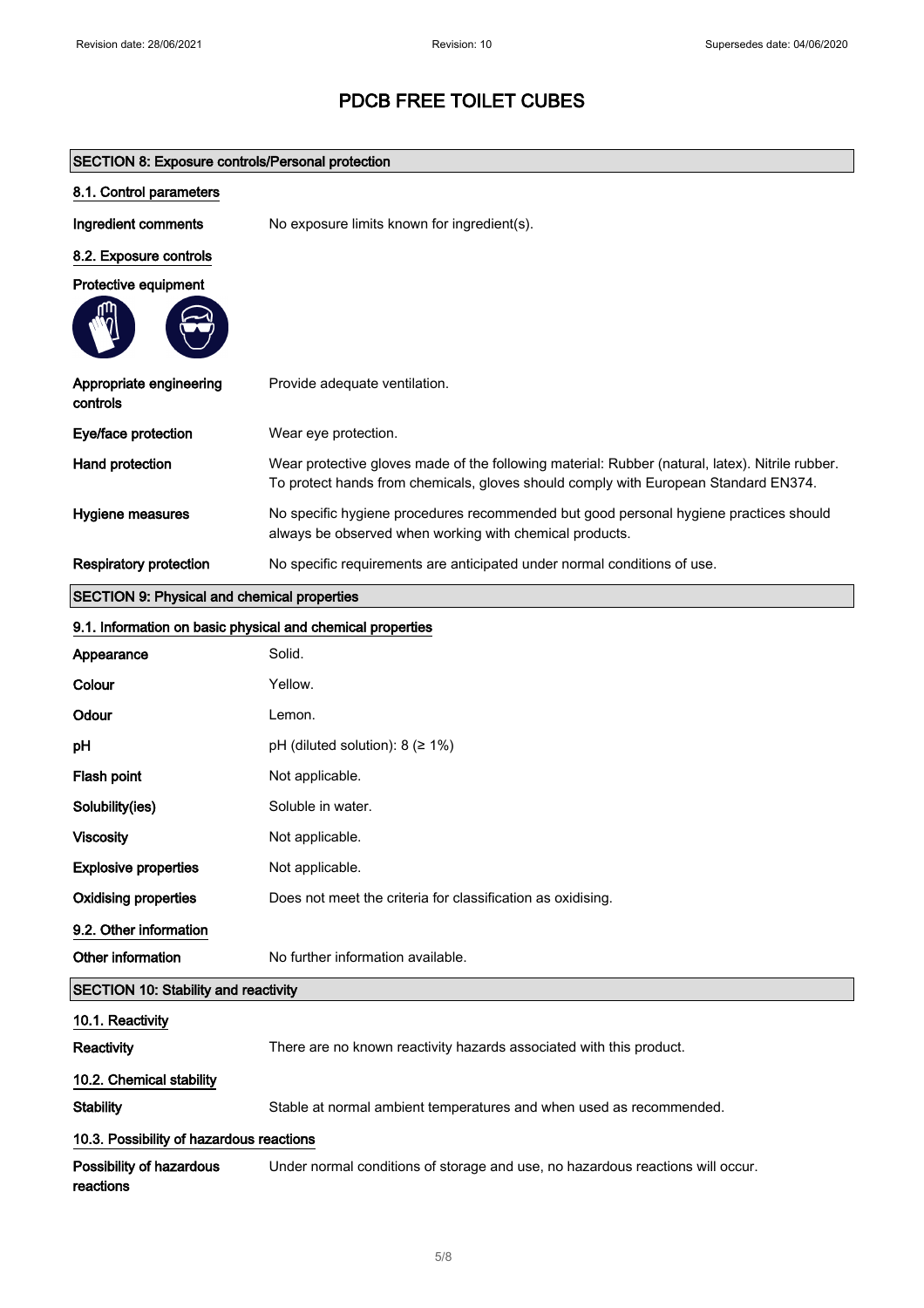| 10.4. Conditions to avoid                                      |                                                                                                                     |  |
|----------------------------------------------------------------|---------------------------------------------------------------------------------------------------------------------|--|
| <b>Conditions to avoid</b>                                     | There are no known conditions that are likely to result in a hazardous situation.                                   |  |
| 10.5. Incompatible materials                                   |                                                                                                                     |  |
| Materials to avoid                                             | No specific material or group of materials is likely to react with the product to produce a<br>hazardous situation. |  |
| 10.6. Hazardous decomposition products                         |                                                                                                                     |  |
| Hazardous decomposition<br>products                            | Does not decompose when used and stored as recommended.                                                             |  |
| <b>SECTION 11: Toxicological information</b>                   |                                                                                                                     |  |
| 11.1. Information on toxicological effects                     |                                                                                                                     |  |
| <b>Toxicological effects</b>                                   | Information given is based on data of the components and of similar products.                                       |  |
| Acute toxicity - oral<br>ATE oral (mg/kg)                      | 2,500.0                                                                                                             |  |
| Skin corrosion/irritation<br>Skin corrosion/irritation         | Causes skin irritation.                                                                                             |  |
| Serious eye damage/irritation<br>Serious eye damage/irritation | Causes serious eye damage.                                                                                          |  |
| Inhalation                                                     | The product is not believed to present a hazard due to its physical nature.                                         |  |
| Ingestion                                                      | May be harmful if swallowed.                                                                                        |  |
| Skin contact                                                   | Causes skin irritation.                                                                                             |  |
| Eye contact                                                    | Causes serious eye damage.                                                                                          |  |
| <b>SECTION 12: Ecological information</b>                      |                                                                                                                     |  |
| Ecotoxicity                                                    | Harmful to aquatic life with long lasting effects.                                                                  |  |
| 12.1. Toxicity                                                 |                                                                                                                     |  |
| <b>Toxicity</b>                                                | Harmful to Aquatic Organisms                                                                                        |  |
| 12.2. Persistence and degradability                            |                                                                                                                     |  |
| Persistence and degradability The product is biodegradable.    |                                                                                                                     |  |
| 12.3. Bioaccumulative potential                                |                                                                                                                     |  |
| <b>Bioaccumulative potential</b>                               | The product is not bioaccumulating.                                                                                 |  |
| 12.4. Mobility in soil                                         |                                                                                                                     |  |
| <b>Mobility</b>                                                | The product is water-soluble and may spread in water systems.                                                       |  |
| 12.5. Results of PBT and vPvB assessment                       |                                                                                                                     |  |
| Results of PBT and vPvB<br>assessment                          | This product does not contain any substances classified as PBT or vPvB.                                             |  |
| 12.6. Other adverse effects                                    |                                                                                                                     |  |
| Other adverse effects                                          | None known.                                                                                                         |  |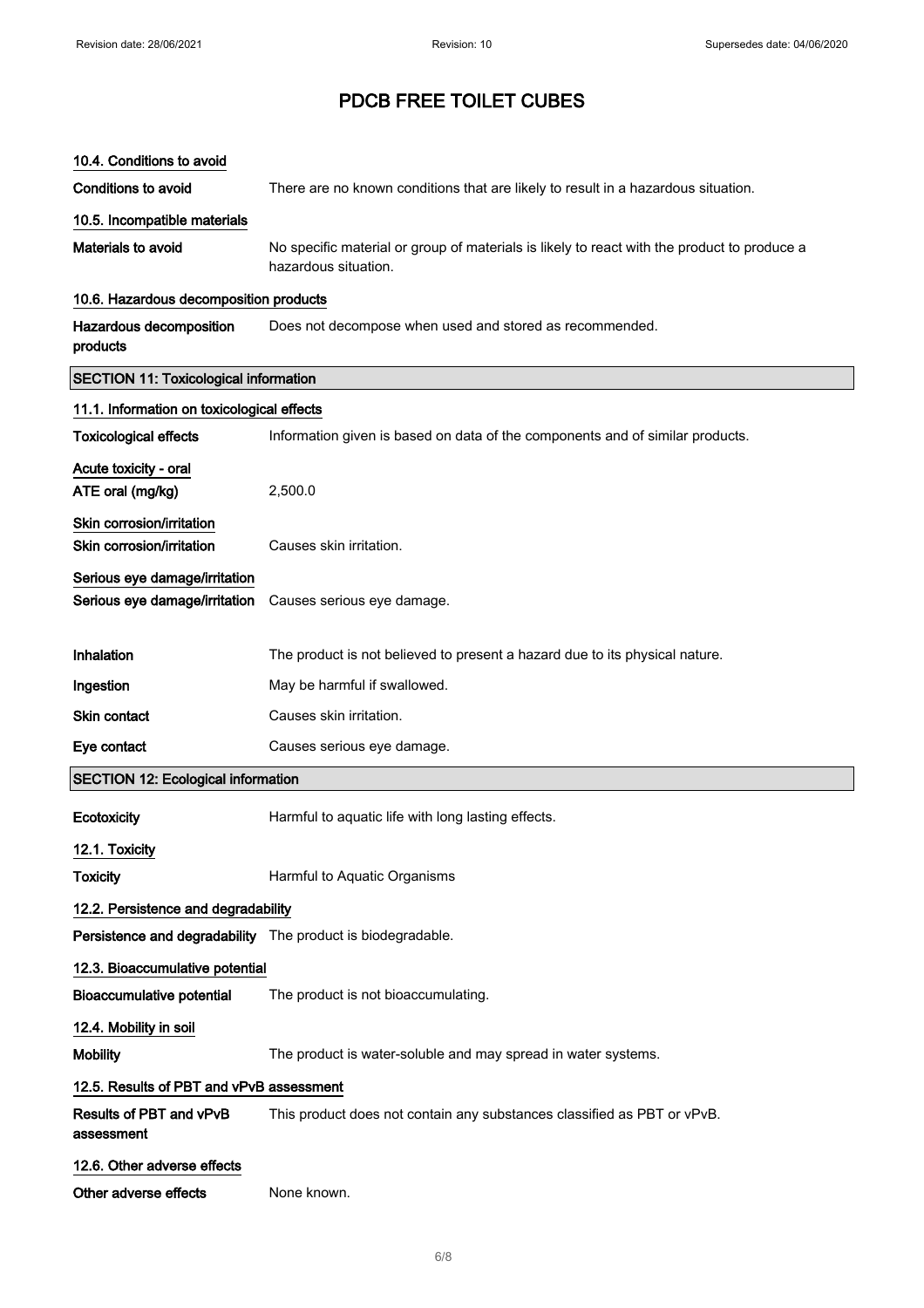| <b>SECTION 13: Disposal considerations</b> |                                                                                                            |
|--------------------------------------------|------------------------------------------------------------------------------------------------------------|
| 13.1. Waste treatment methods              |                                                                                                            |
| General information                        | Dispose of surplus products and those that cannot be recycled via a licensed waste disposal<br>contractor. |
| <b>Disposal methods</b>                    | Dispose of waste product or used containers in accordance with local regulations                           |
| <b>SECTION 14: Transport information</b>   |                                                                                                            |
|                                            |                                                                                                            |

General The product is not covered by international regulations on the transport of dangerous goods (IMDG, IATA, ADR/RID).

#### 14.1. UN number

Not applicable.

### 14.2. UN proper shipping name

Not applicable.

#### 14.3. Transport hazard class(es)

No transport warning sign required.

#### 14.4. Packing group

Not applicable.

#### 14.5. Environmental hazards

Environmentally hazardous substance/marine pollutant

No.

#### 14.6. Special precautions for user

Not applicable.

#### 14.7. Transport in bulk according to Annex II of MARPOL and the IBC Code

#### Transport in bulk according to Not applicable. Annex II of MARPOL 73/78 and the IBC Code

#### SECTION 15: Regulatory information

#### 15.1. Safety, health and environmental regulations/legislation specific for the substance or mixture

| <b>EU</b> legislation | Regulation (EC) No 1907/2006 of the European Parliament and of the Council of 18<br>December 2006 concerning the Registration, Evaluation, Authorisation and Restriction of<br>Chemicals (REACH) (as amended).                                                                                                                                                                                                                                                             |
|-----------------------|----------------------------------------------------------------------------------------------------------------------------------------------------------------------------------------------------------------------------------------------------------------------------------------------------------------------------------------------------------------------------------------------------------------------------------------------------------------------------|
|                       | Regulation (EC) No 648/2004 of the European Parliament and of the Council of 31 March<br>2004 on detergents (as amended).                                                                                                                                                                                                                                                                                                                                                  |
|                       | Regulation (EU) No 528/2012 of the European Parliament and of the Council of 22 May 2012<br>concerning the making available on the market and use of biocidal products (as amended).<br>Commission Directive 2000/39/EC of 8 June 2000 establishing a first list of indicative<br>occupational exposure limit values in implementation of Council Directive 98/24/EC on the<br>protection of the health and safety of workers from the risks related to chemical agents at |
|                       | work (as amended).<br>Regulation (EC) No 1272/2008 of the European Parliament and of the Council of 16<br>December 2008 on classification, labelling and packaging of substances and mixtures (as<br>amended).                                                                                                                                                                                                                                                             |